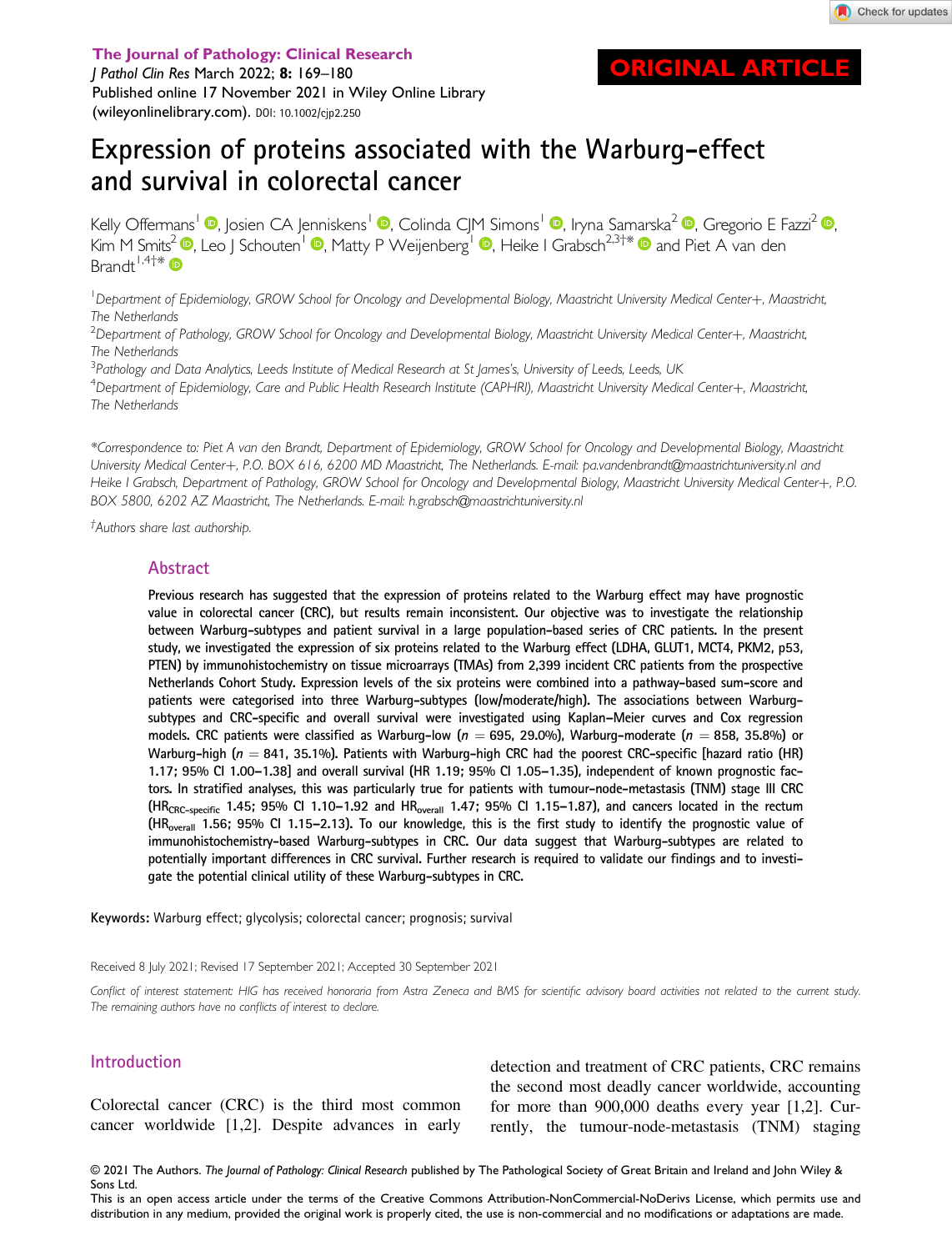system remains the most important clinically used factor to predict patient prognosis [3,4]. However, even within the same TNM stage, the prognosis of patients may differ significantly, most likely due to heterogeneity in patient and CRC characteristics [3–6]. It has been suggested that CRCs represent a heterogeneous group of tumours that develop via several distinct molecular pathways involving different genetic and epigenetic alterations [7–10]. One of the most frequently activated molecular pathways is the PI3K/ AKT/mTOR signalling pathway, which is regulated by the tumour suppressor PTEN [11,12]. It has been proposed that the PI3K/AKT/mTOR signalling pathway is involved in 'rewiring' cancer metabolism from oxidative phosphorylation towards aerobic glycolysis through the regulation of three transcription factors: HIF-1α, MYC, and p53 [13-18].

Aerobic glycolysis, also known as the 'Warburg effect', is characterised by increased glucose uptake and lactate secretion, even in the presence of oxygen [16,17,19]. First, glucose uptake by tumour cells is stimulated by upregulation of the expression of glucose transporter 1 (GLUT1) [17,20]. Then, glycolytic flux and lactate production are increased by upregulation of the expression of pyruvate kinase M2 (PKM2), pyruvate dehydrogenase kinase 1 (PDK1) and lactate dehydrogenase A (LDHA) [16,17]. Finally, the expression of monocarboxylate transporter 4 (MCT4) is increased to promote lactate secretion and prevent cytoplasmic acidification [17,20].

The Warburg effect is thought to increase the malignant potential of tumour cells [17] and may contribute to therapy resistance [21]. Glycolysis-related proteins are therefore considered to have potential prognostic value [22]. Numerous studies have investigated the prognostic potential of key glycolytic enzymes and transcriptional regulators in various types of cancer, including CRC, but results remain inconsistent (see [22] for meta-analysis). However, most previous studies focused on investigating a single protein involved in the Warburg effect, while this pathway is much more complicated. Therefore, there may not be one single protein driving the Warburg effect, but rather a combination of proteins.

In the present study, we therefore attempted to capture the Warburg effect by ensuring that the different steps of the pathway were represented by at least one protein. These steps include: (1) upstream regulation of the Warburg effect (PTEN, p53), (2) more glucose entering the pathway (GLUT1), (3) enhanced glycolysis (PKM2), (4) increased lactate production (LDHA), and (4) enhanced lactate secretion (MCT4). The expression levels of these six proteins (PTEN, p53,

GLUT1, PKM2, LDHA, MCT4) were combined into a sum score. Based on the sum score, patients were divided into three subgroups representing low, moderate or high likelihood of the presence of the Warburg effect, hereafter referred to as the "Warburg-subtypes" (Warburg-low, -moderate, and -high, respectively). We then investigated the relationship between these Warburg-subtypes and patient survival in a large population-based series of CRC patients. We hypothesised that patients with Warburg-high CRC have a worse prognosis compared to patients with Warburglow CRC.

# **Methods**

## Design and study population

The population-based series of CRC patients was derived from the prospective Netherlands Cohort Study (NLCS), which has been described in detail previously [23]. In short, the NLCS was initiated in September 1986 (baseline) when 120,852 men and women, aged 55–69 years, completed a mailed, selfadministered questionnaire on diet and other cancer risk factors [23]. The NLCS was approved by the institutional review boards of the TNO Quality of Life Research Institute (Zeist, the Netherlands) and Maastricht University (Maastricht, the Netherlands) (METC number 85-012). All cohort members consented to participation by completing the questionnaire. Followup for cancer incidence was established by annual record linkage with the Netherlands Cancer Registry and PALGA, the nationwide Dutch Pathology Registry [24,25], covering 20.3 years of follow-up since study initiation (17 September 1986 until 1 January 2007). The estimated completeness of cancer incidence follow-up was >96% [26]. After excluding patients who reported a history of cancer (excluding nonmelanoma skin cancer) at baseline, 4,597 incident CRC patients were available (Figure 1).

## Tissue collection and TMA construction

Formalin-fixed paraffin-embedded (FFPE) tissue blocks from CRC patients were collected as part of the Rainbow-Tissue MicroArray (TMA) project during 2012–2017 [27] (supplementary material, Table S1). Tumour and normal tissue FFPE blocks were requested for 3,872 incident CRC patients, selected based on available linkage to PALGA record (which provides access to pathology laboratories) and surgical or endoscopic resection specimen with pathology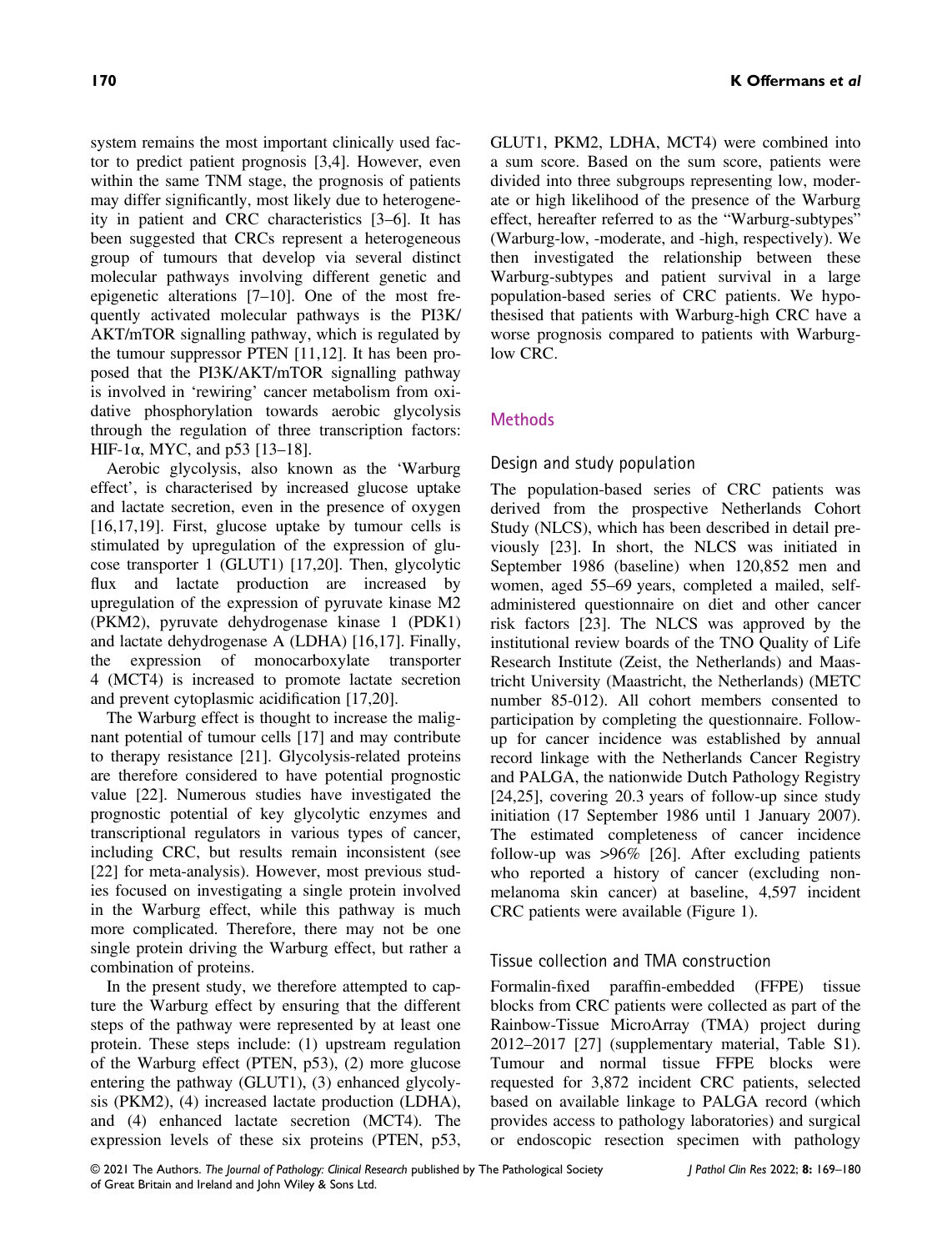

Figure 1. Flow diagram of the number of CRC patients available for analyses in the Netherlands Cohort Study (NLCS), 1986–2006.

report, excluding those who received neoadjuvant therapy. FFPE blocks from 3,021 CRC patients were retrieved from 43 pathology laboratories throughout the Netherlands (78% retrieval rate), after excluding patients without approval of donor pathology labs, without pathology report or FFPE blocks. For TMA

construction, H&E-stained sections were reviewed by pathologists and areas with the highest tumour density were marked. Three 0.6 mm diameter cores with tumour and three cores with normal epithelium were sampled per patient (TMA-Grandmaster, 3D-Histech, Hungary). After excluding patients with unusable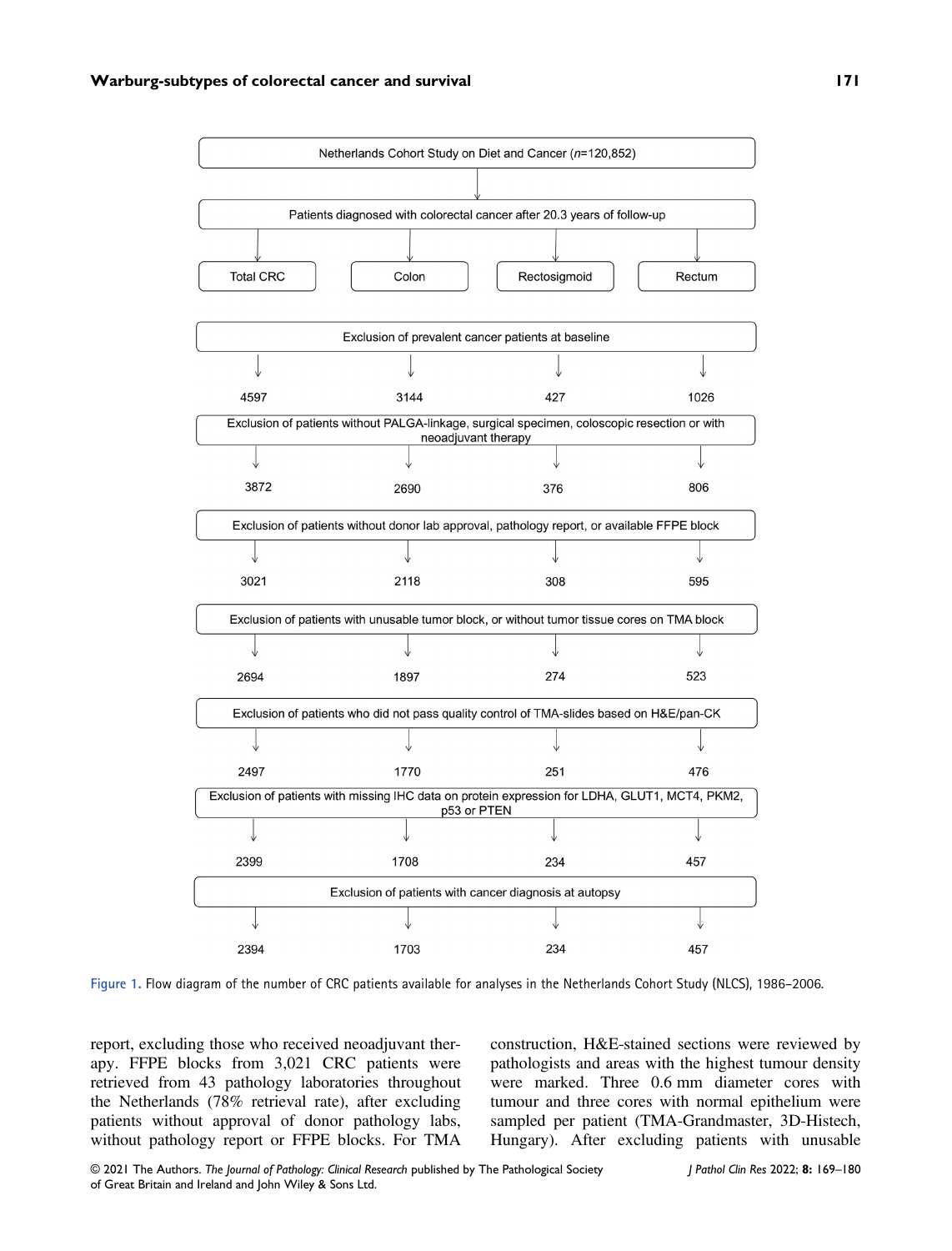FFPE blocks, tumour cores from 2,694 CRC patients were successfully assembled in 78 TMA blocks (Figure 1).

#### Immunohistochemistry

Five micrometre thick serial sections were cut from all 78 TMA blocks and subjected to immunohistochemistry (IHC). Details of the primary antibodies and staining protocols are shown in supplementary material, Table S2. After IHC, TMA sections were scanned using the Aperio scanner (Leica Microsystems, Milton Keynes, UK) at  $40 \times$  magnification at the University of Leeds (UK) Scanning Facility.

Three non-pathologist observers (GEF: histology technician; KO: PhD student; JCAJ: PhD student) were trained by a senior histopathologist (HIG) in recognising adenocarcinoma and IHC scoring. Presence of adenocarcinoma was confirmed for every individual core by reviewing the H&E-stained TMA sections in combination with the pan-cytokeratin stained sections if necessary. Requiring at least one tumour core per patient, tumour cores of 2,497 CRC patients passed quality control (Figure 1).

After quality control, all tumour cores were scored by at least two observers, independently and blinded for patient characteristics (see supplementary material, Table S3 for percentage of slides evaluated per observer). Scoring protocols for all proteins and kappa values for inter- and intra-observer agreement are shown in supplementary material, Table S4. In brief, the expression of p53 in the tumour cells was scored as negative; 1–10% positive nuclei; 11–50% positive nuclei; 51–90% positive nuclei; and 91–100% positive nuclei. PTEN expression was scored as negative (no staining in tumour cytoplasm); weak (staining of tumour cytoplasm weaker than adjacent stroma); moderate (similar staining intensity in tumour cytoplasm and adjacent stroma); or strong (staining of tumour cytoplasm stronger than adjacent stroma), according to the protocol of Richman et al [28]. GLUT1 and MCT4 expression were scored as negative; 1–10% tumour cells with membranous staining; 11–50% positive tumour cells; and >50% positive tumour cells. LDHA was evaluated according to the protocol of Koukourakis et al [29], with minor adaptations. LDHA expression was scored in the tumour cells as negative/weak cytoplasmic staining; 1–50% tumour cells strong cytoplasmic staining; >50% tumour cells strong cytoplasmic staining. PKM2 expression was scored in the tumour cells as negative/weak cytoplasmic staining; moderate cytoplasmic staining; 1–50%

tumour cells strong cytoplasmic staining; and >50% tumour cells strong cytoplasmic staining.

Supplementary material, Figure S1 shows a flow diagram of the process of combining multiple corelevel scores into patient-level Warburg-subtypes. Scores from individual observers were combined into a 'combination score' if the same score was given by at least two observers. If the score was discrepant between observers, cores were either reviewed jointly by the two initial observers to agree on a final score, or an experienced pathologist (IS) with special interest in gastrointestinal pathology determined the final score. To obtain patient-level data for every protein, the scores of all available tumour cores (1–3 tumour cores per patient) were averaged and the value was rounded to the nearest scoring category. The average score was categorised to achieve three approximately equal-sized groups, representing low, moderate, and high protein expression. Cut-offs for PTEN and p53 were based on published literature [28,30], cut-offs for other proteins were determined based on the distribution of patients (supplementary material, Table S4 shows cut-offs per protein).

## Establishing Warburg-subtypes

Warburg-subtypes were created using a sum score, where high protein expression for p53, GLUT1, LDHA, MCT4 or PKM2 added a score of 2 per protein, moderate expression a score of 1 per protein, and low expression a score of 0 per protein. Since PTEN is inversely associated with the Warburg-effect [31], its score was reversed, i.e.  $2 = \text{low expression}$ ,  $1 =$  moderate expression,  $0 =$  high expression. The resulting sum score ranged from 0 to 12, where a higher sum score indicated a higher probability of the presence of the Warburg effect. Patients with missing data for one or more of the proteins were excluded from further analyses, resulting in 2,399 CRC patients for which a Warburg-subtype could be determined (Figure 1). Based on the sum score, CRC patients were categorised into the 'Warburg-low' subtype (sum score 0–3,  $n = 698$ ), 'Warburg-moderate' subtype (sum score 4–5,  $n = 859$ ) or 'Warburg-high' subtype (sum score 6–12,  $n = 842$ ) (supplementary material, Figure S1).

#### DNA mismatch repair status

DNA mismatch repair (MMR) status was assessed by IHC for MLH1 and MSH2 proteins (see supplementary material, Table S2 for primary antibodies and staining protocols), and immunostaining was evaluated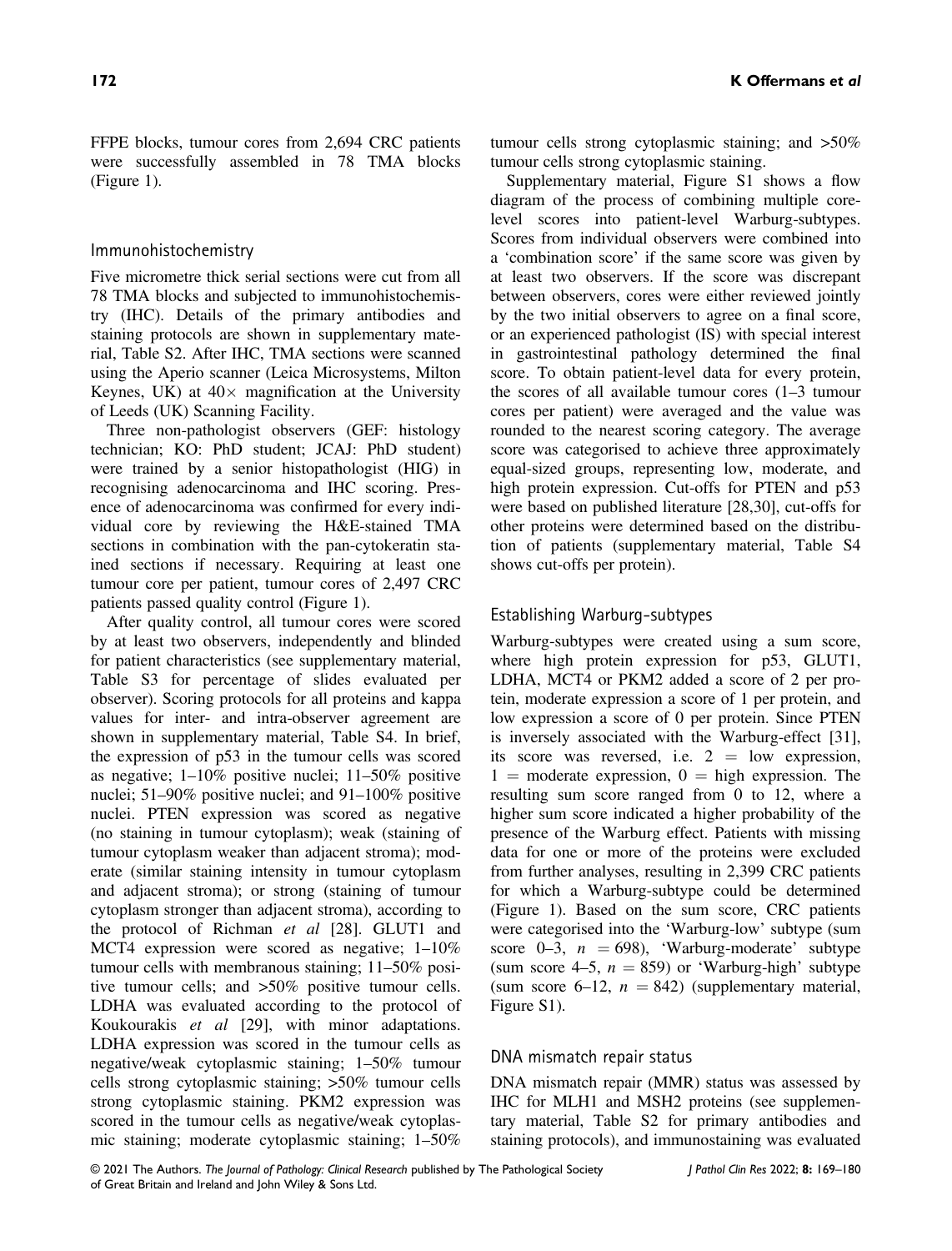according to the protocol of Richman et al [28]. Nuclear immunostaining of stromal cells or lymphocytes adjacent to the tumour served as internal positive controls. Tumours with loss of either MLH1 or MSH2 expression, in the presence of internal positive controls, were considered MMR deficient (dMMR). Tumours that expressed both MLH1 and MSH2 were considered MMR proficient (pMMR).

#### Clinical characteristics and follow-up

Information on patient and tumour characteristics, such as incidence date, TNM stage, tumour location, tumour differentiation grade, and initial treatment information was retrieved from the cancer registry or PALGA histopathology reports. Patients who were diagnosed at autopsy were excluded  $(n = 5)$  because the date of diagnosis was not known, leaving 2,394 CRC patients for analyses (Figure 1). Follow-up for vital status of the CRC patients was carried out through linkage with the Central Bureau of Genealogy and the municipal population registries until 31 December 2012. Cause of death was retrieved from Statistics Netherlands. CRC-specific deaths included those with an underlying cause attributed to malignant neoplasms of the colon, rectosigmoid junction, and rectum (ICD-10 codes C18–C20). Vital status was available for 2,393 patients, and information regarding CRC-specific death was available for 2,356 patients.

#### Statistical analyses

Descriptive statistics and frequency distributions were calculated for clinical characteristics. Differences between Warburg-subtypes were evaluated using Chisquare for categorical variables and Kruskal–Wallis tests for continuous variables. The primary endpoints of the current study were CRC-specific survival, defined as the time from CRC diagnosis to CRCrelated death or end of follow-up, and overall survival, defined as the time from CRC diagnosis to death from any cause or end of follow-up. Because of the limited number of events in the later period with follow-up of more than 10 years (CRC-specific deaths:  $n = 33$ , 3.2%; overall deaths:  $n = 275$ , 15.1%), survival analyses were restricted to 10 years of follow-up. Analyses were stratified for TNM stage and tumour location. The relationship between Warburg-subtypes and CRC-specific or overall survival was estimated using Kaplan–Meier curves and Wilcoxon tests. Hazard ratios (HRs) and 95% CIs were estimated using Cox proportional hazards regression.

The proportional hazards assumption was tested using the scaled Schoenfeld residuals [32], by evaluating  $-\log$ -log–log transformed survival curves and by introducing time-covariate interactions into the models. HRs were adjusted for a set of a priori selected prognostic factors: age at diagnosis, sex, tumour location, TNM stage, differentiation grade, MMR status and adjuvant therapy. A separate category ('unknown') was used for patients with unknown clinical information regarding TNM stage, differentiation grade, adjuvant therapy, or MMR status to enable inclusion of these patients in the Cox proportional hazards models.

Cancer stage was based on the pathological TNM classification, according to the edition that was valid at the time of cancer diagnosis (supplementary material, Table S5). Hence, five different TNM versions have been used during the follow-up period (TNM versions 3–6). However, the main TNM stage groupings (I/II/III/IV) have remained essentially unchanged [33]. Year of diagnosis (1986–2006) and TNM version were considered as potential confounders to account for potential differences in clinical practice over the years. Both variables were not included in our final models because they did not introduce a ≥10% change in HRs.

In sensitivity analyses, we repeated analyses after excluding CRC patients who died within 30 days after diagnosis ( $n = 93$ ). Furthermore, analyses were repeated after excluding CRC patients with unknown clinical information regarding TNM stage, differentiation grade, adjuvant therapy or MMR status (*n* = 265).

All analyses were conducted in Stata Statistical Software: Release 16 (StataCorp., College Station, TX, USA).  $P$  values <0.05 were considered significant.

#### **Results**

In total, 2,394 CRC patients were available for analyses and classified as Warburg-low ( $n = 695, 29.0\%$ ), Warburg-moderate ( $n = 858, 35.8\%$ ) or Warburg-high  $(n = 841, 35.1\%)$ , based on the combined protein expression levels of LDHA, GLUT1, MCT4, PKM2, p53, and PTEN (supplementary material, Table S6).

## Clinical characteristics

Clinical characteristics of the 2,394 included CRC patients are shown in Table 1. Warburg-subtypes differed significantly with respect to tumour location,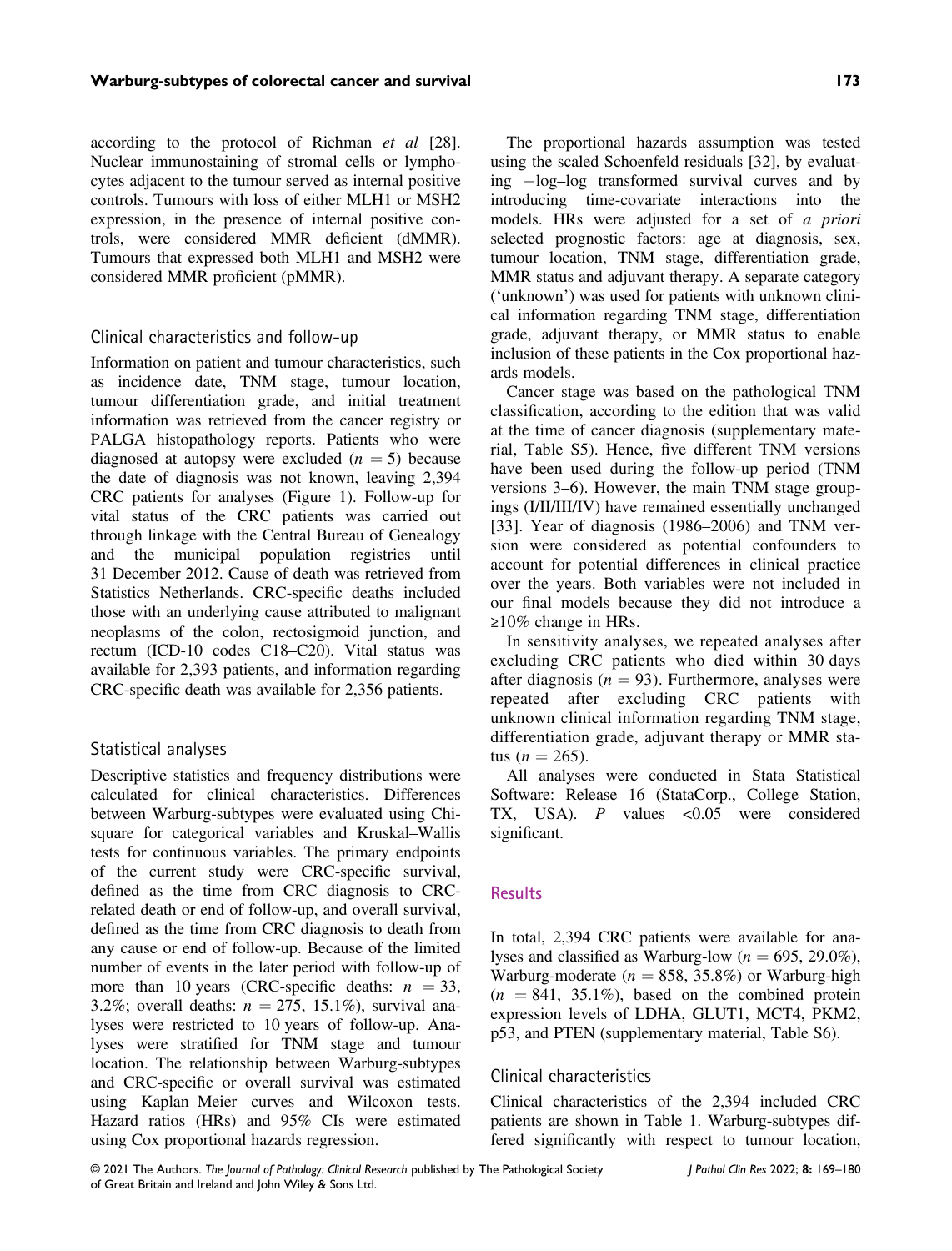Table 1. Clinical characteristics of the colorectal cancer patients within the Netherlands Cohort Study (NLCS,1986–2006, total  $n = 2394$ ) according to Warburg-subtypes.

|                                           |                                    | Warburg-subtypes            |                                    |                              |            |  |
|-------------------------------------------|------------------------------------|-----------------------------|------------------------------------|------------------------------|------------|--|
| Clinical characteristics                  | Total CRC patients<br>$(n = 2394)$ | Warburg-<br>low $(n = 695)$ | Warburg-<br>moderate ( $n = 858$ ) | Warburg-<br>high $(n = 841)$ | $P$ value* |  |
| Year of diagnosis                         |                                    |                             |                                    |                              |            |  |
| 1986-1988                                 | 109(4.6)                           | 38(5.5)                     | 35(4.1)                            | 36(4.3)                      | 0.211      |  |
| 1989-1991                                 | 206(8.6)                           | 60(8.6)                     | 81(9.4)                            | 65(7.7)                      |            |  |
| 1992-1994                                 | 306 (12.8)                         | 80 (11.5)                   | 107(12.5)                          | 119 (14.2)                   |            |  |
| 1995-1997                                 | 426 (17.8)                         | 128 (18.4)                  | 161 (18.8)                         | 137 (16.3)                   |            |  |
| 1998-2000                                 | 444 (18.6)                         | 146 (21.0)                  | 152 (17.7)                         | 146 (17.4)                   |            |  |
| 2001-2003                                 | 442 (18.5)                         | 109(15.7)                   | 159 (18.5)                         | 174 (20.7)                   |            |  |
| 2004-2006                                 | 461 (19.3)                         | 134 (19.3)                  | 163 (19.0)                         | 164 (19.5)                   |            |  |
| Age at diagnosis in years, median (range) | 74.0 (55.0-89.0)                   | 74.0 (55.0-89.0)            | 74.0 (56.0-88.0)                   | 74.0 (56.0-89.0)             | 0.645      |  |
| Sex, $n$ $(\%)$                           |                                    |                             |                                    |                              |            |  |
| Men                                       | 1333 (55.7)                        | 406 (58.4)                  | 485 (56.5)                         | 442 (52.6)                   | 0.058      |  |
| Women                                     | 1061 (44.3)                        | 289 (41.6)                  | 373 (43.5)                         | 399 (47.4)                   |            |  |
| Tumour location, n (%)                    |                                    |                             |                                    |                              |            |  |
| Colon                                     | 1703 (71.1)                        | 467 (67.2)                  | 608 (70.9)                         | 628 (74.7)                   | 0.027      |  |
| Rectosigmoid                              | 234(9.8)                           | 81(11.7)                    | 81(9.4)                            | 72 (8.6)                     |            |  |
| Rectum                                    | 457 (19.1)                         | 147 (21.2)                  | 169 (19.7)                         | 141 (16.8)                   |            |  |
| pTNM stage, $n$ (%)                       |                                    |                             |                                    |                              |            |  |
|                                           | 468 (19.6)                         | 170 (24.5)                  | 172 (20.1)                         | 126 (15.0)                   | 0.001      |  |
| Ш                                         | 909 (38.0)                         | 260 (37.4)                  | 309 (36.0)                         | 340 (40.4)                   |            |  |
| III                                       | 625(26.1)                          | 163 (23.5)                  | 233 (27.2)                         | 229 (27.2)                   |            |  |
| IV                                        | 335 (14.0)                         | 82 (11.8)                   | 123 (14.3)                         | 130 (15.5)                   |            |  |
| Unknown                                   | 57(2.4)                            | 20(2.9)                     | 21(2.5)                            | 16(1.9)                      |            |  |
| Tumour extension (pT), n(%)               |                                    |                             |                                    |                              |            |  |
| T <sub>1</sub>                            | 101(4.2)                           | 39(5.6)                     | 35(4.1)                            | 27(3.2)                      | 0.007      |  |
| T <sub>2</sub>                            | 454 (19.0)                         | 152 (21.9)                  | 174 (20.3)                         | 128 (15.2)                   |            |  |
| T <sub>3</sub>                            | 1535 (64.1)                        | 421 (60.6)                  | 542 (63.2)                         | 572 (68.0)                   |            |  |
| T <sub>4</sub>                            | 239 (10.0)                         | 62(8.9)                     | 84 (9.8)                           | 93(11.1)                     |            |  |
| Unknown                                   | 65(2.7)                            | 21(3.0)                     | 23(2.7)                            | 21(2.5)                      |            |  |
| Lymph node involvement (pN), n (%)        |                                    |                             |                                    |                              |            |  |
| N <sub>0</sub>                            | 1247 (52.1)                        | 377 (54.2)                  | 450 (52.5)                         | 420 (49.9)                   | 0.006      |  |
| $N+$                                      | 870 (36.3)                         | 220 (31.7)                  | 314 (36.6)                         | 336 (40.0)                   |            |  |
| Unknown                                   | 277 (11.6)                         | 98 (14.1)                   | 94 (11.0)                          | 85(10.1)                     |            |  |
| Differentiation grade, n (%)              |                                    |                             |                                    |                              |            |  |
| Well                                      | 205(8.6)                           | 80 (11.5)                   | 76 (8.9)                           | 49 (5.8)                     | < 0.001    |  |
| Moderate                                  | 1571 (65.6)                        | 463 (66.6)                  | 565 (65.9)                         | 543 (64.6)                   |            |  |
| Poor/undifferentiated<br>Unknown          | 415 (17.3)                         | 89 (12.8)                   | 139 (16.2)                         | 187 (22.2)                   |            |  |
|                                           | 203(8.5)                           | 63(9.1)                     | 78 (9.1)                           | 62 (7.4)                     |            |  |
| Adjuvant therapy, n (%)                   |                                    |                             |                                    |                              |            |  |
| No                                        | 1874 (78.3)                        | 547 (78.7)                  | 668 (77.9)                         | 659 (78.4)                   | 0.181      |  |
| Yes                                       | 499 (20.8)                         | 137 (19.7)                  | 185 (21.6)                         | 177 (21.1)                   |            |  |
| Unknown                                   | 21(0.9)                            | 11(1.6)                     | 5(0.6)                             | 5(0.6)                       |            |  |
| dMMR, n (%)                               |                                    |                             |                                    |                              |            |  |
| No                                        | 2116 (88.4)                        | 628 (90.4)                  | 775 (90.3)                         | 713 (84.8)                   | 0.001      |  |
| Yes                                       | 254 (10.6)                         | 58 (8.4)                    | 79 (9.2)                           | 117 (13.9)                   |            |  |
| Unknown                                   | 24(1.0)                            | 9(1.3)                      | 4(0.5)                             | 11(1.3)                      |            |  |

\*<sup>P</sup> value for the Chi-square test, unless otherwise specified. †

 $P$  value for the Kruskal–Wallis test.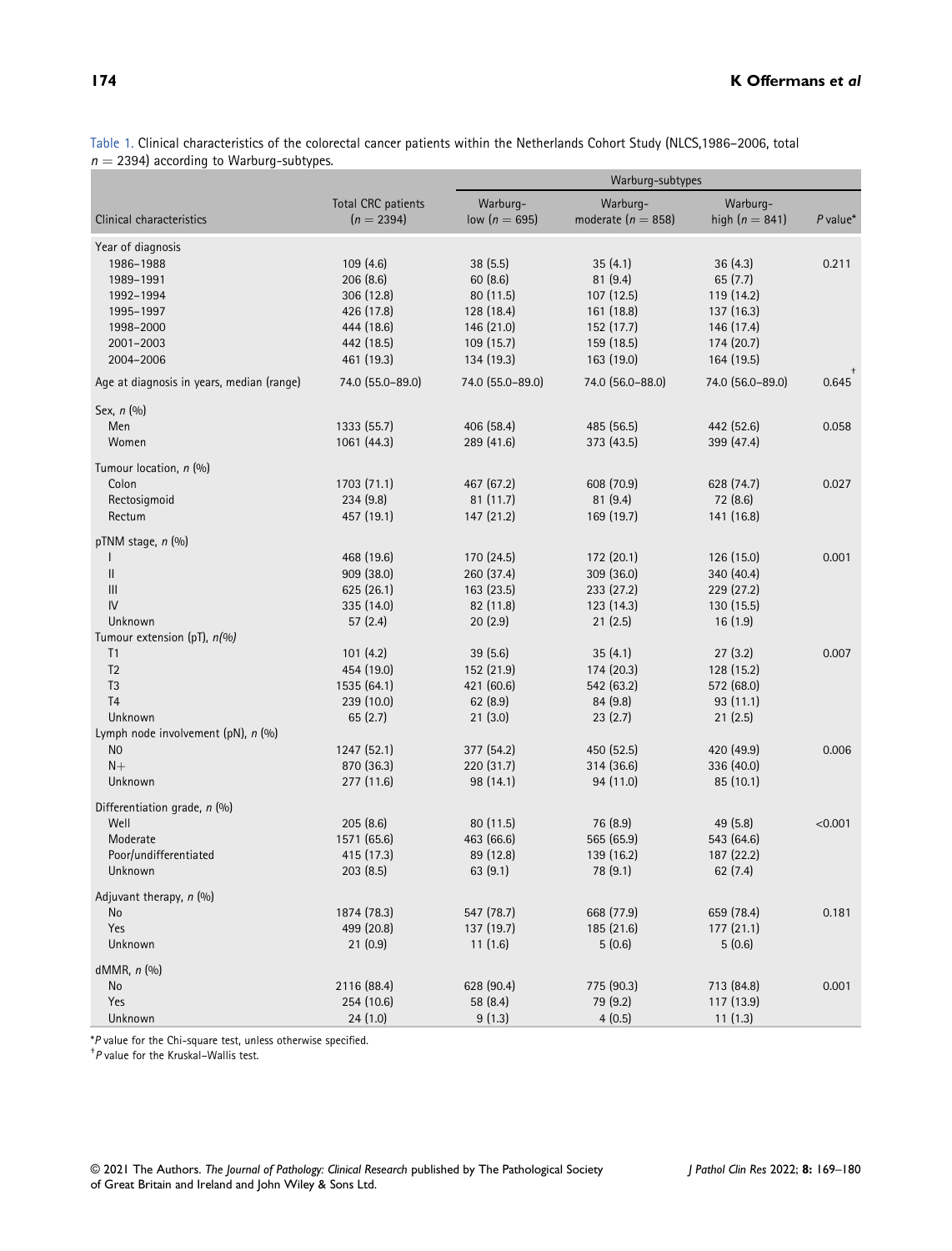TNM stage, tumour extension (pT), lymph node involvement (pN), differentiation grade, and MMR status, but did not differ with respect to age at diagnosis, sex, and adjuvant therapy status. The Warburghigh subtype was more often observed in tumours located in the colon, whereas the Warburg-low and -moderate subtypes were more often observed in tumours located in the rectum or rectosigmoid  $(p = 0.027)$ . Furthermore, the Warburg-high subtype was more common in TNM stage IV tumours, whereas Warburg-low and -moderate subtypes were more common in TNM stage I tumours ( $p = 0.001$ ). The Warburg-high subtype was more frequently observed in tumours with a higher primary tumour extension (pT,  $p = 0.007$ ) and tumours with lymph node involvement (pN,  $p = 0.006$ ). Lastly, Warburg-high tumours were more often poorly differentiated ( $p < 0.001$ ) and MMR deficient ( $p < 0.001$ ) compared to Warburg-low and -moderate tumours.

#### Survival

The median (range) follow-up time since diagnosis was 4.86 years (0.0027–25.99 years). Survival analyses were restricted to 10 years of follow-up. During these first 10 years of follow-up, 1,551 (64.8%) deaths were observed, of which 986 (63.6%) were CRCrelated deaths.

Univariable Kaplan–Meier curves showed differences between Warburg-subtypes for CRC-specific survival  $(p = 0.0037)$  and overall survival  $(p = 0.0004)$  (Figure 2). Patients with Warburg-high tumours had a significantly worse CRC-specific survival (HR 1.30; 95% CI  $1.11-1.52$ ) and overall survival (HR  $1.26$ ; 95% CI 1.12–1.43) compared to patients with Warburg-low tumours in univariable analyses (Table 2). The Warburg-high subtype remained a significant predictor of prognosis in multivariable-adjusted analyses (HR 1.17; 95% CI 1.00–1.38, and HR 1.19; 95% 1.05–1.35 respectively) (Table 2). No significant difference



Figure 2. Kaplan–Meier curves according to metabolic subtypes (i.e. 'Warburg-low', 'Warburg-moderate', 'Warburg-high') in colorectal cancer patients within the Netherlands Cohort Study (NLCS, 1986–2006, total  $n = 2394$ ), showing (A) CRC-specific survival and (B) overall survival.

| Table 2. Univariable and multivariable-adjusted Hazard Ratios (HRs) for associations between Warburg-subtypes and survival within the |  |
|---------------------------------------------------------------------------------------------------------------------------------------|--|
| Netherlands Cohort Study (NLCS, 1986-2006).                                                                                           |  |

|                                                                     |                   | CRC-specific survival               |                                                            |                                                          | Overall survival                      |                                                               |                                                               |
|---------------------------------------------------------------------|-------------------|-------------------------------------|------------------------------------------------------------|----------------------------------------------------------|---------------------------------------|---------------------------------------------------------------|---------------------------------------------------------------|
|                                                                     |                   |                                     | HR (95% CI)                                                |                                                          |                                       | HR (95% CI)                                                   |                                                               |
|                                                                     | $\mathsf{n}$      | CRC deaths (%)                      | Univariable                                                | Multivariable-<br>adjusted*                              | Deaths $(9)$                          | Univariable                                                   | Multivariable-<br>adjusted*                                   |
| Warburg subtypes<br>Warburg-low<br>Warburg-moderate<br>Warburg-high | 695<br>858<br>841 | 258(37.1)<br>360(42.0)<br>368(43.8) | $1.00$ (ref)<br>$1.16(0.99 - 1.37)$<br>$1.30(1.11 - 1.52)$ | $1.00$ (ref)<br>$1.05(0.89 - 1.23)$<br>$1.17(1.00-1.38)$ | 424(61.0)<br>548 (63.9)<br>579 (68.8) | $1.00$ (ref)<br>$1.08$ $(0.95 - 1.23)$<br>$1.26(1.12 - 1.43)$ | $1.00$ (ref)<br>$1.02$ $(0.90 - 1.16)$<br>$1.19(1.05 - 1.35)$ |

\*Adjusted for age at diagnosis, sex (men/women), tumour location (colon/rectosigmoid/rectum), TNM stage (I/II/III/IV/unknown), differentiation grade (well/moderate/poor/unknown), adjuvant therapy (yes/no/unknown) and MMR deficiency (yes/no/unknown).

© 2021 The Authors. The Journal of Pathology: Clinical Research published by The Pathological Society of Great Britain and Ireland and John Wiley & Sons Ltd.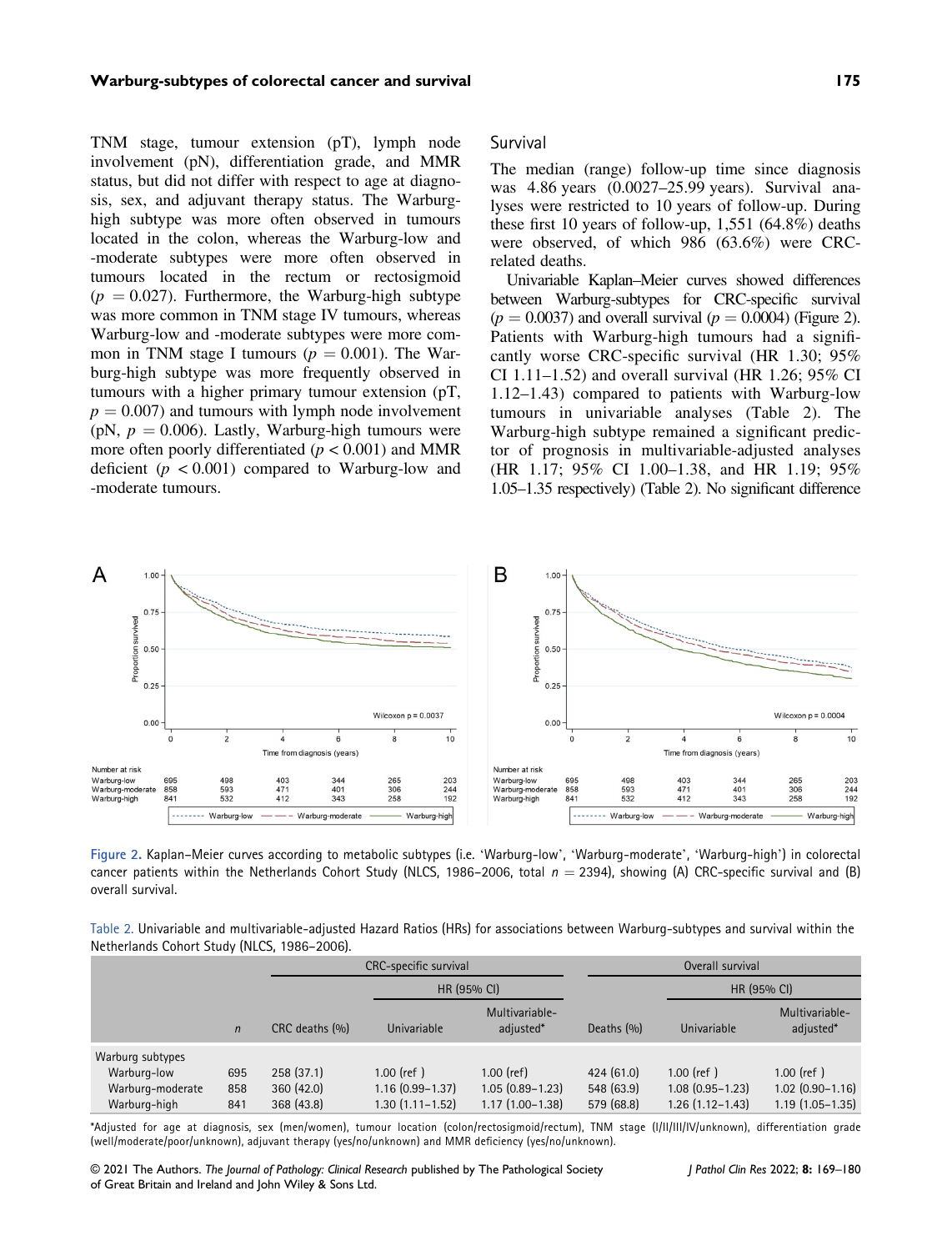in survival was observed for CRC patients with Warburg-moderate compared to Warburg-low tumours.

Univariable and multivariable-adjusted HRs for other relevant prognostic factors included in the model are shown in supplementary material, Table S7. In multivariable-adjusted analyses, age at diagnosis (per year), TNM stage, and tumour differentiation grade were associated with a significantly worse CRC-specific and overall survival, while adjuvant therapy and MMR deficiency were associated with better survival. Moreover, women had improved overall survival, but not CRC-specific survival. No significant associations were found between tumour location and CRC-specific or overall survival.

Next, we stratified CRC patients by TNM stage to assess the disease stage-dependent prognostic value of

Table 3. TNM stage-specific univariable and multivariable-adjusted Hazard Ratios (HRs) for associations between Warburg-subtypes and survival within the Netherlands Cohort Study (NLCS, 1986–2006).

|                  |              | CRC-specific survival |                     |                             | Overall survival |                        |                             |
|------------------|--------------|-----------------------|---------------------|-----------------------------|------------------|------------------------|-----------------------------|
|                  |              |                       | HR (95% CI)         |                             |                  | HR (95% CI)            |                             |
|                  | $\mathsf{n}$ | CRC deaths (%)        | Univariable         | Multivariable-<br>adjusted* | Deaths $(%)$     | Univariable            | Multivariable-<br>adjusted* |
| TNM stage I      |              |                       |                     |                             |                  |                        |                             |
| Warburg-low      | 170          | 27(15.9)              | $1.00$ (ref)        | $1.00$ (ref)                | 80(47.1)         | $1.00$ (ref)           | $1.00$ (ref)                |
| Warburg-moderate | 172          | 31(18.0)              | $1.14(0.68 - 1.91)$ | $1.12(0.67 - 1.89)$         | 74 (43.0)        | $0.92$ (0.67-1.27)     | $0.89$ $(0.65 - 1.23)$      |
| Warburg-high     | 126          | 21(16.7)              | $1.09(0.62 - 1.92)$ | $1.19(0.66 - 2.14)$         | 62(49.2)         | $1.09$ $(0.78 - 1.52)$ | $1.01$ $(0.71 - 1.43)$      |
| TNM stage II     |              |                       |                     |                             |                  |                        |                             |
| Warburg-low      | 260          | 67(25.8)              | $1.00$ (ref)        | $1.00$ (ref)                | 141 (54.2)       | $1.00$ (ref)           | $1.00$ (ref)                |
| Warburg-moderate | 309          | 89(28.8)              | $1.15(0.84 - 1.58)$ | $1.15(0.84 - 1.59)$         | 173 (56.0)       | $1.06(0.85 - 1.33)$    | $1.03$ $(0.83 - 1.29)$      |
| Warburg-high     | 340          | 90(26.5)              | $1.04(0.76 - 1.43)$ | $1.05(0.76 - 1.45)$         | 197 (57.9)       | $1.10(0.89 - 1.37)$    | $1.10(0.88 - 1.36)$         |
| TNM stage III    |              |                       |                     |                             |                  |                        |                             |
| Warburg-low      | 163          | 81(49.7)              | $1.00$ (ref)        | $1.00$ (ref)                | 109(66.9)        | $1.00$ (ref)           | $1.00$ (ref)                |
| Warburg-moderate | 233          | 114(48.9)             | $0.94(0.71 - 1.25)$ | $0.98(0.73 - 1.30)$         | 165(70.8)        | $1.01(0.79 - 1.29)$    | $1.07(0.84 - 1.37)$         |
| Warburg-high     | 229          | 133(58.1)             | $1.40(1.06 - 1.85)$ | $1.45(1.10-1.92)$           | 179 (78.2)       | $1.42$ (1.12-1.80)     | $1.47(1.15 - 1.87)$         |
| TNM stage IV     |              |                       |                     |                             |                  |                        |                             |
| Warburg-low      | 82           | 74 (90.2)             | $1.00$ (ref)        | $1.00$ (ref)                | 81(98.8)         | $1.00$ (ref)           | $1.00$ (ref)                |
| Warburg-moderate | 123          | 114(92.7)             | $1.07(0.80 - 1.43)$ | $1.00(0.74 - 1.34)$         | 122 (99.2)       | $1.03(0.78 - 1.37)$    | $0.95(0.72 - 1.27)$         |
| Warburg-high     | 130          | 118 (90.8)            | $1.28(0.96 - 1.72)$ | $1.06(0.78 - 1.44)$         | 130 (100.0)      | $1.30(0.99 - 1.72)$    | $1.08$ $(0.81 - 1.45)$      |

\*Adjusted for age at diagnosis, sex (men/women), tumour location (colon/rectosigmoid/rectum), differentiation grade (well/moderate/poor/unknown), adjuvant therapy (yes/no/unknown) and MMR deficiency (yes/no/unknown).

Table 4. Tumour location-specific univariable and multivariable-adjusted Hazard Ratios (HRs) for associations between Warburgsubtypes and survival within the Netherlands Cohort Study (NLCS, 1986–2006).

|                  |              | CRC-specific survival |                     |                             | Overall survival |                     |                             |  |
|------------------|--------------|-----------------------|---------------------|-----------------------------|------------------|---------------------|-----------------------------|--|
|                  |              |                       | HR (95% CI)         |                             |                  | HR (95% CI)         |                             |  |
|                  | $\mathsf{n}$ | CRC deaths (%)        | Univariable         | Multivariable-<br>adjusted* | Deaths $(9)$     | Univariable         | Multivariable-<br>adjusted* |  |
| Colon            |              |                       |                     |                             |                  |                     |                             |  |
| Warburg-low      | 467          | 183 (39.2)            | $1.00$ (ref)        | $1.00$ (ref)                | 299 (64.0)       | $1.00$ (ref)        | $1.00$ (ref)                |  |
| Warburg-moderate | 608          | 263 (43.3)            | $1.14(0.95 - 1.38)$ | $1.05(0.87 - 1.27)$         | 398(65.5)        | $1.06(0.91 - 1.23)$ | $1.01$ $(0.87 - 1.17)$      |  |
| Warburg-high     | 628          | 268(42.7)             | $1.14(0.95 - 1.38)$ | $1.14(0.94 - 1.38)$         | 424(67.5)        | $1.11(0.96 - 1.29)$ | $1.12$ $(0.96 - 1.30)$      |  |
| Rectosigmoid     |              |                       |                     |                             |                  |                     |                             |  |
| Warburg-low      | 81           | 23(28.4)              | $1.00$ (ref)        | $1.00$ (ref)                | 50(61.7)         | $1.00$ (ref)        | $1.00$ (ref)                |  |
| Warburg-moderate | 81           | 27(33.3)              | $1.20(0.69 - 2.09)$ | $0.97(0.55 - 1.71)$         | 50(61.7)         | $1.03(0.69 - 1.52)$ | $0.96(0.64 - 1.44)$         |  |
| Warburg-high     | 72           | 36(50.0)              | $2.37(1.40-4.01)$   | $1.48(0.84 - 2.63)$         | 54 (75.0)        | $1.73(1.17 - 2.54)$ | $1.40(0.92 - 2.11)$         |  |
| Rectum           |              |                       |                     |                             |                  |                     |                             |  |
| Warburg-low      | 147          | 52(35.4)              | $1.00$ (ref)        | $1.00$ (ref)                | 75 (51.0)        | $1.00$ (ref)        | $1.00$ (ref)                |  |
| Warburg-moderate | 169          | 70(41.4)              | $1.16(0.81 - 1.67)$ | $0.96(0.66 - 1.39)$         | 100(59.2)        | $1.18(0.87 - 1.59)$ | $1.04(0.76 - 1.41)$         |  |
| Warburg-high     | 141          | 64 (45.4)             | $1.55(1.07 - 2.24)$ | $1.29(0.88 - 1.88)$         | 101(71.6)        | $1.77(1.31 - 2.39)$ | $1.56$ $(1.15 - 2.13)$      |  |

\*Adjusted for age at diagnosis, sex (men/women), TNM stage (I/II/III/IV/unknown), differentiation grade (well/moderate/poor/unknown), adjuvant therapy (yes/no/ unknown) and MMR deficiency (yes/no/unknown).

© 2021 The Authors. The Journal of Pathology: Clinical Research published by The Pathological Society of Great Britain and Ireland and John Wiley & Sons Ltd.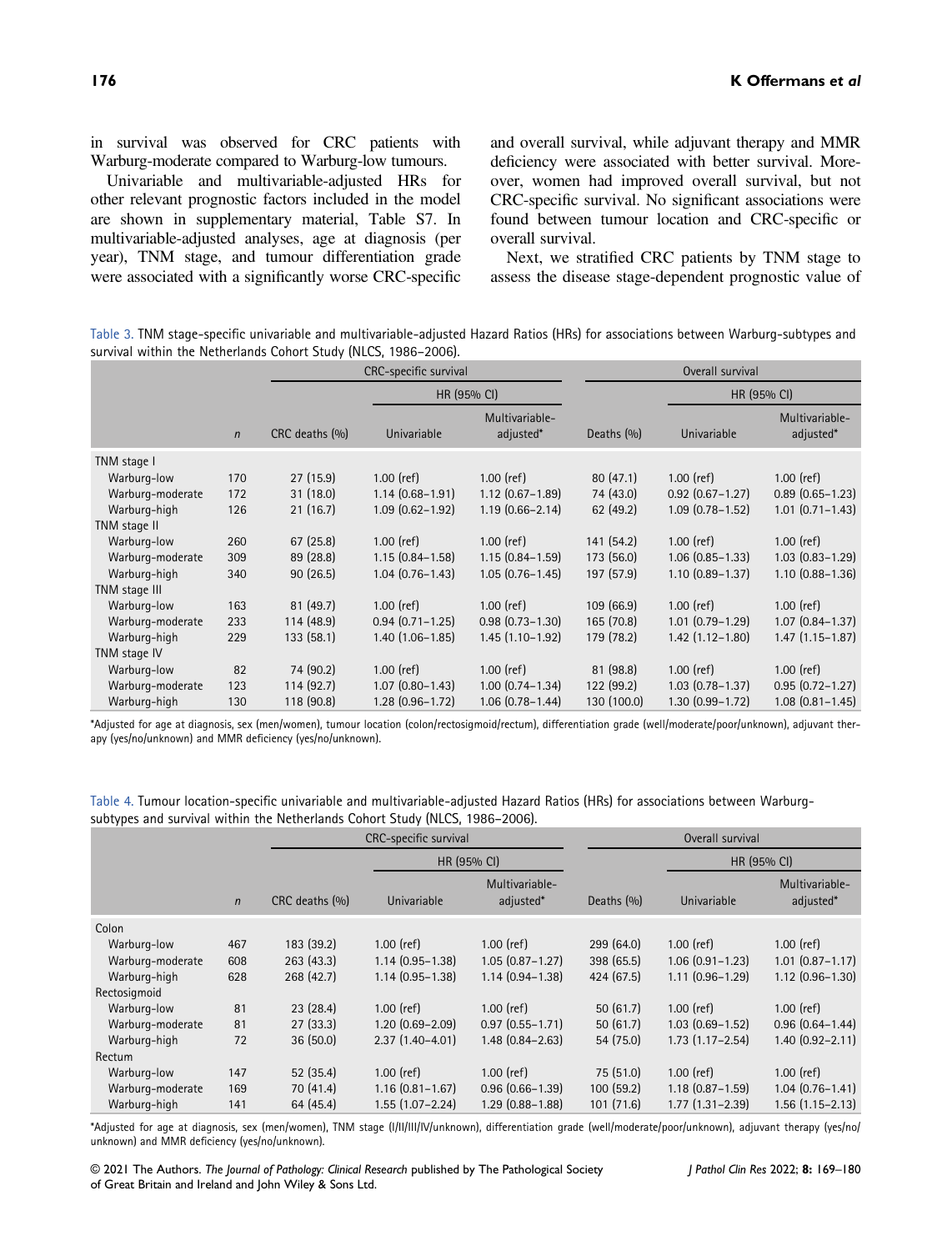Warburg-subtypes. Univariable Kaplan–Meier curves showed that CRC-specific survival differed between Warburg-subtypes in TNM stage III ( $p = 0.0011$ ), but not in the other TNM stages (supplementary material, Figure S2). Univariable Cox regression analyses revealed that patients with Warburg-high tumours had a significantly poorer CRC-specific (HR 1.40; 95% CI 1.06–1.85) and overall survival (HR 1.42; 95% CI 1.12–1.80) compared to patients with Warburg-low tumours in TNM stage III (Table 3). After multivariable adjustment, the Warburg-high subtype remained a significant predictor of CRC-specific (HR 1.45; 95% CI 1.10–1.92) and overall mortality (HR 1.47; 95% CI 1.15–1.87) in TNM stage III (Table 3).

In addition, CRC-specific survival differed between Warburg-subtypes in patients with tumours located in the rectosigmoid ( $p = 0.0003$ ) (supplementary material, Figure S3). Patients with Warburg-high tumours located in the rectosigmoid or rectum had a significantly worse CRC-specific and overall survival compared to patients with Warburg-low tumours (rectosigmoid: HR 2.37; 95% CI 1.40–4.01 and HR 1.73; 95% CI 1.17–2.54; rectum: HR 1.55; 95% CI 1.07–2.24 and HR 1.77; 95% CI 1.31–2.39) in univariable analyses (Table 4). In multivariableadjusted analyses, the Warburg-high subtype remained a significant predictor of overall survival in patients with tumours in the rectum (HR 1.56; 95% CI 1.15–2.13) (Table 4).

In sensitivity analyses, excluding CRC patients who died within 30 days after diagnosis  $(n = 93)$  did not lead to essential changes (data not shown). Furthermore, excluding CRC patients with unknown clinical information ( $n = 265$ ) (i.e. unknown TNM stage, differentiation grade, adjuvant therapy, or MMR status) yielded similar results, except for a statistically significant positive association between the Warburg-high subtype and CRC-specific survival (HR 1.51; 95% CI 1.01–2.26 versus HR 1.29; 95% CI 0.88–1.88) in patients with tumours in the rectum after multivariable-adjustment (data not shown).

#### **Discussion**

To our knowledge, this is the first study to identify the prognostic value of immunohistochemistry (IHC)-based Warburg-subtypes in colorectal cancer (CRC), in a large population-based series of CRC patients. Warburg-subtypes were characterised using a pathway-based sum score of the IHC expression levels of six glycolytic proteins and transcriptional regulators

indicative of the Warburg effect (LDHA, GLUT1, MCT4, PKM2, p53, PTEN). Based on this sum score, CRC patients were classified as Warburg-low (low probability of the presence of the Warburg effect), Warburg-moderate or Warburg-high (high probability of the presence of the Warburg effect). Our results indicate that CRC patients with Warburg-high tumours had a worse CRC-specific and overall survival, independent of known prognostic factors such as TNM stage. Stratified analyses indicated that the Warburghigh subtype was particularly associated with a poor prognosis in patients with TNM stage III CRC, and tumours located in the rectum.

There have been some studies investigating the existence and prognostic value of metabolic subtypes in other cancer types. Karasinska et al [34] identified four metabolic subtypes (quiescent, glycolytic, cholesterogenic and mixed) in pancreatic ductal adenocarcinoma (PDAC), based on RNA-sequencing data of glycolytic and cholesterogenic genes. Their results indicated that patients with glycolytic PDACs had a poorer overall survival [34]. Choi et al [35] stratified breast cancer patients into four metabolic subtypes, based on IHC data on the expression of GLUT1 and CAIX: (1) the Warburg type (glycolytic tumour, nonglycolytic stroma); (2) the null type (non-glycolytic tumour, non-glycolytic stroma); (3) the mixed type; and (4) the reverse Warburg type (non-glycolytic tumour, glycolytic stroma). The Warburg-subtype was associated with a poor survival in breast cancer. Although these studies were performed in different cancer types using different subtyping methodology, our results are consistent with those previously reported, supporting the potential prognostic value of Warburg/glycolytic-subtypes in CRC.

Furthermore, our results support the findings reported in the meta-analysis by Yu et al [22], in which the results of 86 observational studies, including four studies in CRC ( $n = 648$ ), were pooled to investigate the association between glycolysis-related markers and cancer prognosis. The authors reported that glycolysis-related proteins were associated with a poor overall survival in various cancers, including CRC [22]. Moreover, Zhu et al [36] constructed a glycolysis-related risk score model for CRC patients based on mRNA sequencing data from TCGA and GEO databases and showed that a glycolysis-related risk score was associated with a poor prognosis in CRC and could be used to predict CRC patient's outcomes [36]. However, their study was based on a limited number of CRC patients ( $n = 379$ ) because of incomplete follow-up data. In addition, Zhu et al [36] reported that the five genes used to establish the risk score were not reported to be key genes in the glycolysis

© 2021 The Authors. The Journal of Pathology: Clinical Research published by The Pathological Society of Great Britain and Ireland and John Wiley & Sons Ltd.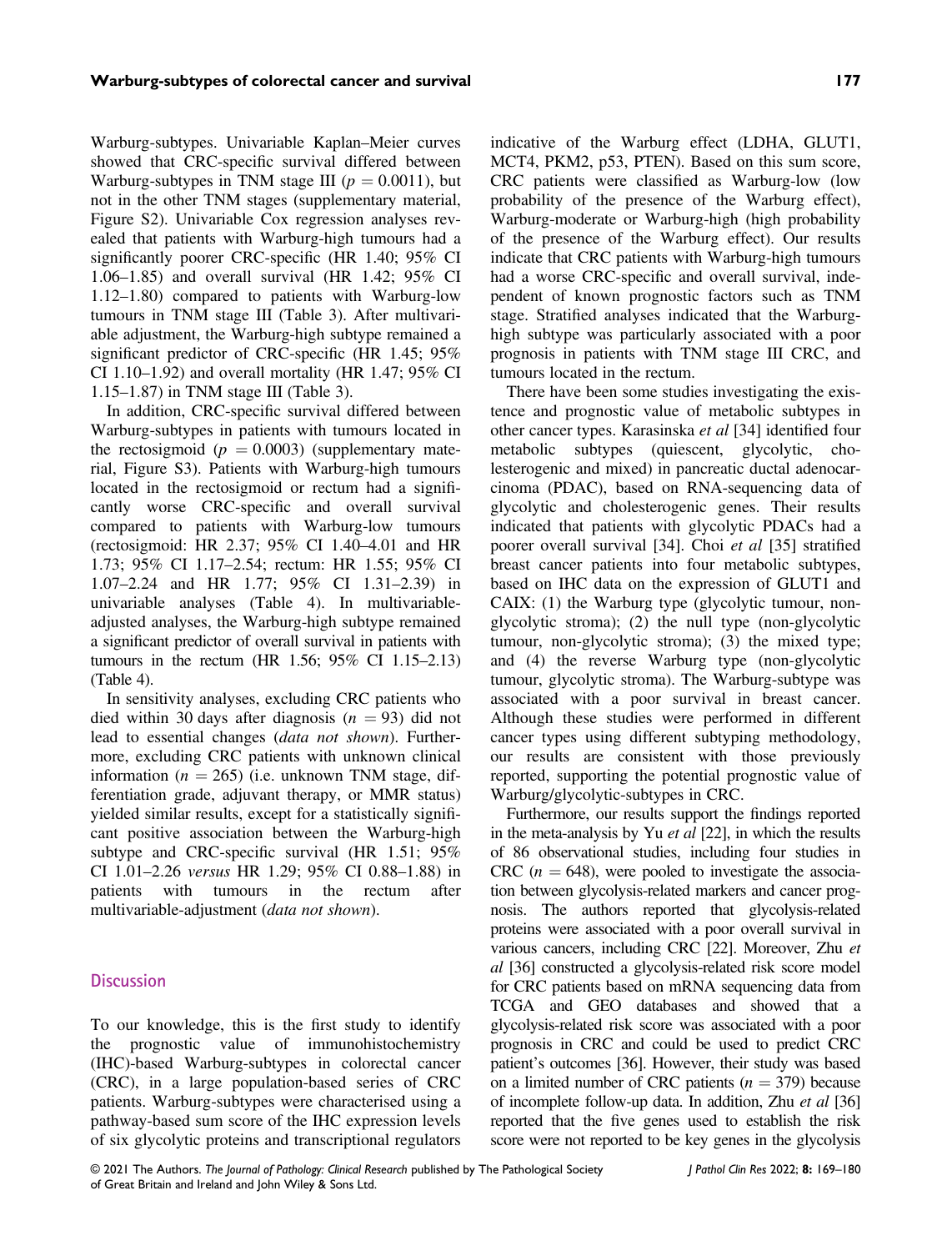pathway. Nevertheless, the findings in the current study are consistent with their findings and suggest that the Warburg-effect is associated with a poor prognosis in CRC.

The biological explanation for the differences in survival we observed for the Warburg-subtypes, and especially within the different TNM stages and tumour locations, remains to be investigated in future studies. A potential mechanism through which the Warburgeffect is thought to contribute to a poor prognosis in cancer patients is the acidification of the tumour environment [37], which is caused by the increased secretion of lactate by cancer cells [38]. It has previously been suggested that extracellular acidification contributes to tumour aggressiveness by allowing cancer cells to invade normal surrounding tissues and by causing cancer cells to detach from the extracellular matrix and metastasize [37]. In addition, acidification of the tumour environment has been associated with therapy resistance and immunosuppression [21,39].

Targeting the Warburg effect is a major area of focus in the development of novel anti-cancer drugs [40]. Inhibition of the Warburg effect may reduce tumour cell proliferation and metastasis [41]. Several inhibitors of glycolytic enzymes and transporters (e.g. GLUT, PKM2, LDHA, MCT1) are currently in (pre)clinical development; however, to date there has been little clinical success [42,43]. Vanhove et al [43] described that a major pitfall in the trials to test drugs targeting metabolism is the limited knowledge about the metabolic pathways involved, as no metabolic profiling was performed before initiation of therapy. Indeed, although research has shown that the Warburg effect is frequently observed in cancer, it is not a universal trait of all tumour cells [43,44]. Therefore, Warburg-subtyping may aid the design of Warburgtargeted therapies and improve therapeutic outcomes.

Strengths of this study include its use of a large population-based series of CRC patients, the nearly complete follow-up, and the fact that patients were mainly treated with surgery. Our study has some potential limitations. First, we decided to categorise CRC patients into Warburg-subtypes by using a pathway-based sum score of six proteins involved in the Warburg effect. With such an approach, the Warburg-low group includes CRC patients with moderate or high protein expression for some of the proteins, whereas the Warburg-high group includes CRC patients with low or moderate expression for some of the proteins. Second, the six proteins used to identify Warburg-subtypes represent a selection of proteins involved in the pathway. However, we believe that using a multi-marker approach which incorporated six

proteins involved in different levels of the pathway (i.e. transcriptional regulation, glucose transport, glycolysis, lactate secretion), provided a relatively comprehensive insight into the Warburg effect. A third potential limitation is related to the use of TMAs, which may not fully represent the whole of the tumour [45]. However, it has been shown previously that triplicate 0.6 mm cores are a reliable alternative for highthroughput molecular profiling using IHC compared to whole-tissue sections [46]. Lastly, our study did not have a validation cohort available to confirm the observed associations.

In conclusion, in the present study, we have investigated the prognostic value of immunohistochemistry (IHC)-based Warburg-subtypes in colorectal cancer (CRC). The Warburg-high subtype was associated with the poorest prognosis in CRC patients, especially in TNM stage III CRC, and cancers located in the rectum.

Metabolic subtyping, based on the presence of the Warburg effect, resulted in potentially important differences in CRC survival and may be used in the future for risk stratification, the design of Warburg-targeted therapies, and to improve therapeutic outcomes. However, further research is required to validate our findings and to investigate the potential clinical utility of these Warburg-subtypes in CRC.

#### Acknowledgements

The authors would like to thank the participants and staff of the Netherlands Cohort Study (NLCS), the Netherlands Cancer Registry, and the Dutch Pathology Registry. They are grateful to all investigators and contributing pathologists from the Rainbow-TMA consortium (supplementary material, Table S1); Ron Alofs and Harry van Montfort for data management and programming assistance; and to Jaleesa van der Meer, Edith van den Boezem, and Peter Moerkerk for TMA construction. Finally, they would like to thank the University of Leeds (UK) for scanning of all slides. This project was funded by The Dutch Cancer Society (KWF 11044 to P.A. van den Brandt).

#### Author contributions statement

PAvdB, HIG, CJMS, JCAJ and KO conceived the study. PvdB designed the methodology. PvdB and LJS collected the data. KO performed the formal analysis and investigation. PvdB, HIG, JCAJ and KO wrote the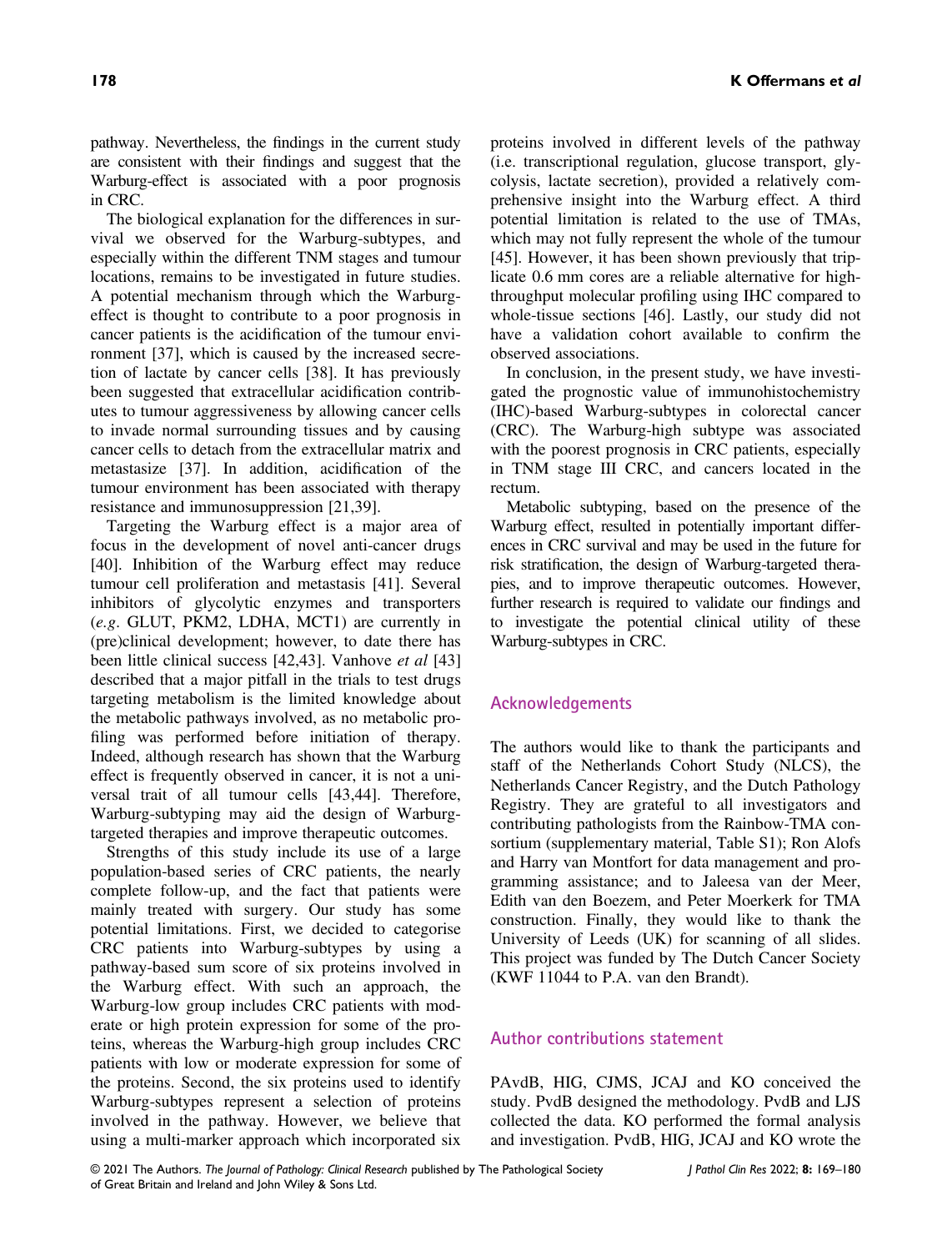original manuscript. All authors critically reviewed the manuscript and approved the final version. PAvdB and HIG acquired the financial support for the project leading to this publication and supervised the study.

#### References

- 1. Rawla P, Sunkara T, Barsouk A. Epidemiology of colorectal cancer: incidence, mortality, survival, and risk factors. Prz Gastroenterol 2019; 14: <sup>89</sup>–103.
- 2. Ferlay J, Ervik M, Lam F, et al. Global Cancer Observatory: Cancer Today. International Agency for Research on Cancer: Lyon, France, 2020. [Accessed 15 February 2021]. Available from: <https://gco.iarc.fr/today>.
- 3. Wei XL, Wang DS, Xi SY, et al. Clinicopathologic and prognostic relevance of ARID1A protein loss in colorectal cancer. World J Gastroenterol 2014; 20: <sup>18404</sup>–18412.
- 4. Mo S, Zhou Z, Li Y, et al. Establishment and validation of a novel nomogram incorporating clinicopathological parameters into the TNM staging system to predict prognosis for stage II colorectal cancer. Cancer Cell Int 2020; 20: 285.
- 5. Dienstmann R, Mason MJ, Sinicrope FA, et al. Prediction of overall survival in stage II and III colon cancer beyond TNM system: a retrospective, pooled biomarker study. Ann Oncol 2017; 28: 1023–1031.
- 6. Marks KM, West NP, Morris E, et al. Clinicopathological, genomic and immunological factors in colorectal cancer prognosis. Br J Surg 2018; 105: e99-e109.
- 7. Roseweir AK, McMillan DC, Horgan PG, et al. Colorectal cancer subtypes: translation to routine clinical pathology. Cancer Treat Rev 2017; 57: <sup>1</sup>–7.
- 8. Ogino S, Chan AT, Fuchs CS, et al. Molecular pathological epidemiology of colorectal neoplasia: an emerging transdisciplinary and interdisciplinary field. Gut 2011; 60: <sup>397</sup>–411.
- 9. Phipps AI, Limburg PJ, Baron JA, et al. Association between molecular subtypes of colorectal cancer and patient survival. Gastroenterology 2015; 148: <sup>77</sup>–87.e72.
- 10. Long Z, Zhou J, Xie K, et al. Metabolomic markers of colorectal tumor with different clinicopathological features. Front Oncol 2020; 10: 981.
- 11. Molinari F, Frattini M. Functions and regulation of the PTEN gene in colorectal cancer. Front Oncol 2013; 3: 326.
- 12. Yap TA, Bjerke L, Clarke PA, et al. Drugging PI3K in cancer: refining targets and therapeutic strategies. Curr Opin Pharmacol 2015; 23: <sup>98</sup>–107.
- 13. Hussain A, Qazi AK, Mupparapu N, et al. Modulation of glycolysis and lipogenesis by novel PI3K selective molecule represses tumor angiogenesis and decreases colorectal cancer growth. Cancer Lett 2016; 374: <sup>250</sup>–260.
- 14. Slattery ML, Mullany LE, Sakoda LC, et al. The PI3K/AKT signaling pathway: associations of miRNAs with dysregulated gene expression in colorectal cancer. Mol Carcinog 2018; 57: <sup>243</sup>–261.
- 15. Tian X, Liu M, Huang X, et al. Noscapine induces apoptosis in human colon cancer cells by regulating mitochondrial damage and

Warburg effect via PTEN/PI3K/mTOR signaling pathway. Onco Targets Ther 2020; 13: <sup>5419</sup>–5428.

- 16. Bensinger SJ, Christofk HR. New aspects of the Warburg effect in cancer cell biology. Semin Cell Dev Biol 2012; 23: <sup>352</sup>–361.
- 17. Kato Y, Maeda T, Suzuki A, et al. Cancer metabolism: new insights into classic characteristics. Jpn Dent Sci Rev 2018; 54: <sup>8</sup>–21.
- 18. Yeung SJ, Pan J, Lee MH. Roles of p53, MYC and HIF-1 in regulating glycolysis - the seventh hallmark of cancer. Cell Mol Life Sci 2008: **65:** 3981-3999.
- 19. Wolpaw AJ, Dang CV. Exploiting metabolic vulnerabilities of cancer with precision and accuracy. Trends Cell Biol 2018; 28: <sup>201</sup>–212.
- 20. Meijer TW, Schuurbiers OC, Kaanders JH, et al. Differences in metabolism between adeno- and squamous cell non-small cell lung carcinomas: spatial distribution and prognostic value of GLUT1 and MCT4. Lung Cancer 2012; 76: <sup>316</sup>–323.
- 21. Schuurbiers OC, Kaanders JH, van der Heijden HF, et al. The PI3-K/AKT-pathway and radiation resistance mechanisms in nonsmall cell lung cancer. *J Thorac Oncol* 2009; 4: 761-767.
- 22. Yu M, Chen S, Hong W, et al. Prognostic role of glycolysis for cancer outcome: evidence from 86 studies. J Cancer Res Clin Oncol 2019; 145: <sup>967</sup>–999.
- 23. van den Brandt PA, Goldbohm RA, van't Veer P, et al. A largescale prospective cohort study on diet and cancer in The Netherlands. J Clin Epidemiol 1990; 43: <sup>285</sup>–295.
- 24. Casparie M, Tiebosch AT, Burger G, et al. Pathology databanking and biobanking in The Netherlands, a central role for PALGA, the nationwide histopathology and cytopathology data network and archive. Cell Oncol 2007; 29: <sup>19</sup>–24.
- 25. van den Brandt PA, Schouten LJ, Goldbohm RA, et al. Development of a record linkage protocol for use in the Dutch Cancer Registry for Epidemiological Research. Int J Epidemiol 1990; 19: <sup>553</sup>–558.
- 26. Goldbohm RA, van den Brandt PA, Dorant E. Estimation of the coverage of municipalities by cancer registries and PALGA using hospital discharge data. Tijdschr Soc Gezondheidsz 1994; 72: 80–84.
- 27. van den Brandt PA. Molecular pathological epidemiology of lifestyle factors and colorectal and renal cell cancer risk. Maastricht Pathology 2018. 11th Joint Meeting of the British Division of the International Academy of Pathology and the Pathological Society of Great Britain & Ireland, 19–22 June 2018. J Pathol 2018; 246: S9.
- 28. Richman SD, Adams R, Quirke P, et al. Pre-trial inter-laboratory analytical validation of the FOCUS4 personalised therapy trial. J Clin Pathol 2016; 69: <sup>35</sup>–41.
- 29. Koukourakis MI, Giatromanolaki A, Sivridis E, et al. Lactate dehydrogenase 5 expression in operable colorectal cancer: strong association with survival and activated vascular endothelial growth factor pathway – a report of the Tumour Angiogenesis Research Group. J Clin Oncol 2006; 24: <sup>4301</sup>–4308.
- 30. Resnick MB, Routhier J, Konkin T, et al. Epidermal growth factor receptor, c-MET, β-catenin, and p53 expression as prognostic indicators in stage II colon cancer: a tissue microarray study. Clin Cancer Res 2004; 10: <sup>3069</sup>–3075.
- 31. Ortega-Molina A, Serrano M. PTEN in cancer, metabolism, and aging. Trends Endocrinol Metab 2013; 24: <sup>184</sup>–189.
- 32. Schoenfeld D. Partial residuals for the proportional hazards regression model. Biometrika 1982; 69: <sup>239</sup>–241.